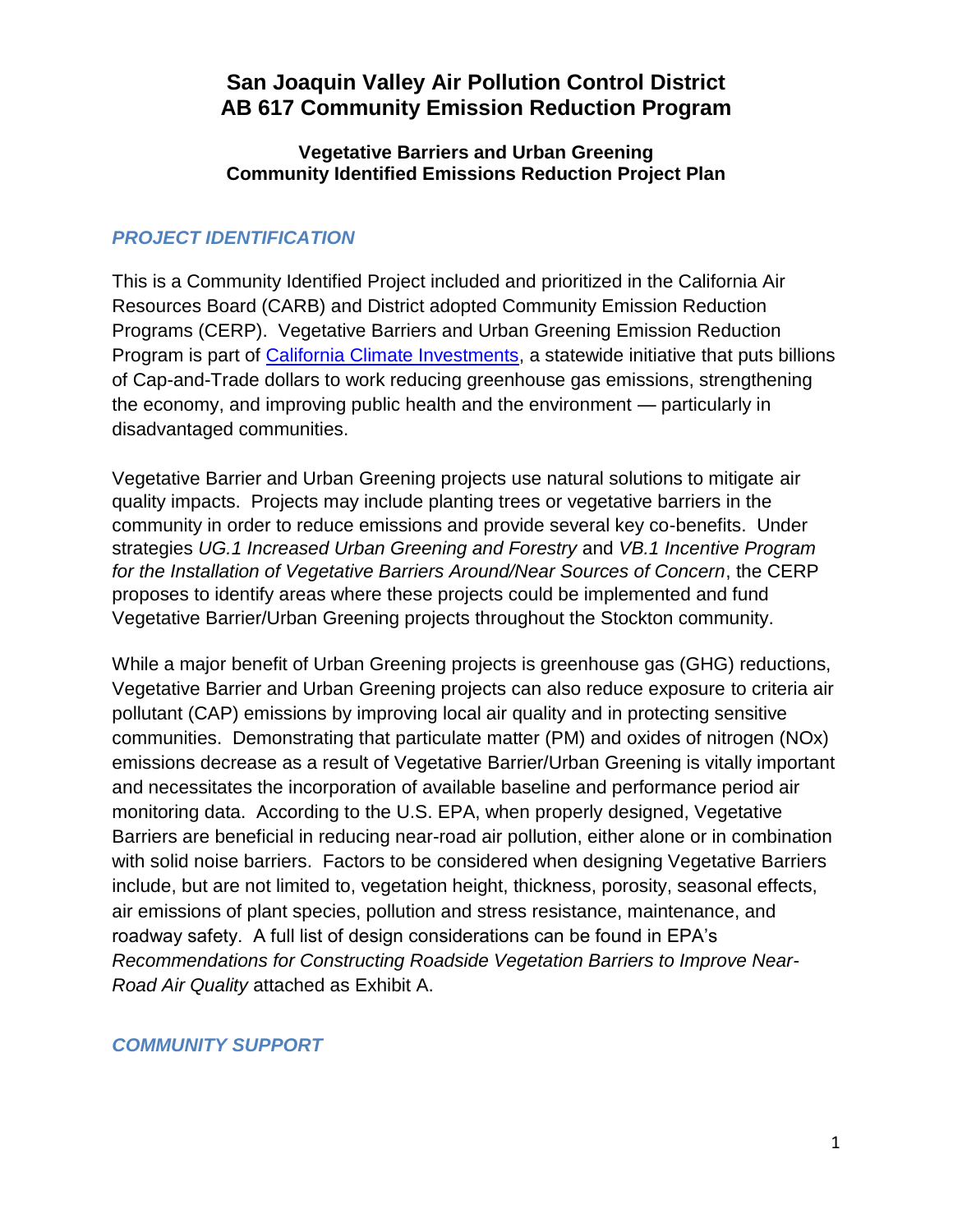This measure received support from the Stockton Community Steering Committee (CSC) and was included in the respective adopted Community Emission Reduction Programs. This plan was developed and modeled after existing plans and resources for similar projects within the state of California and includes feedback received from the CSC to create a plan to address the unique needs of the community. Information about the Steering Committees is included below:

- (1) **Name(s) of the community group(s):** Stockton Steering Committee [Map](https://sjvapcd.maps.arcgis.com/apps/webappviewer/index.html?id=0fce98b09bc04404bb0e9a48fdbf683b)
- **(2) Purpose of community group(s)** AB617 Community Engagement and Public Input
- **(3) Total number of members in the community group(s)** Stockton – 35 members
- **(4) Date(s) of formation/establishment** Stockton – March 4, 2020
- **(5) A description of the decision-making process must be included.**  Stockton Steering Committee [Charter](https://community.valleyair.org/media/1631/03102020_stockton-charter_final_en.pdf)
- **(6) Community Support Demonstration** Stockton [CERP](https://community.valleyair.org/media/2487/final-stockton-cerp-no-appendix-with-cover.pdf)

## *COMMUNITY ENGAGEMENT CRITERIA*

This measure has been discussed at Community Steering Committee meetings in addition to additional subcommittee meetings conducted to inform residents of the program and to shape the requirements for participation. The engagement process shall include the following:

- Ongoing collaboration with CSC Trees Subcommittee Members
- Social media
- Mailers
- Print ads
- Press releases and press events
- Events, town halls, webinars, etc.
- Other engagement strategies identified as needed

Additionally, the District and CSC have jointly developed a tool to track progress of each measure adopted within the CERP. This tracker is updated monthly and includes updates such as number and types of projects contracted, funding allocated, projectassociated benefits to the community, and other information specific to each measure. The tracker is shared directly with CSC members ahead of each regularly scheduled CSC meeting and is available on the community webpage in both English and Spanish.

### *PARTICIPANT REQUIREMENTS*

(A) Program Eligibility: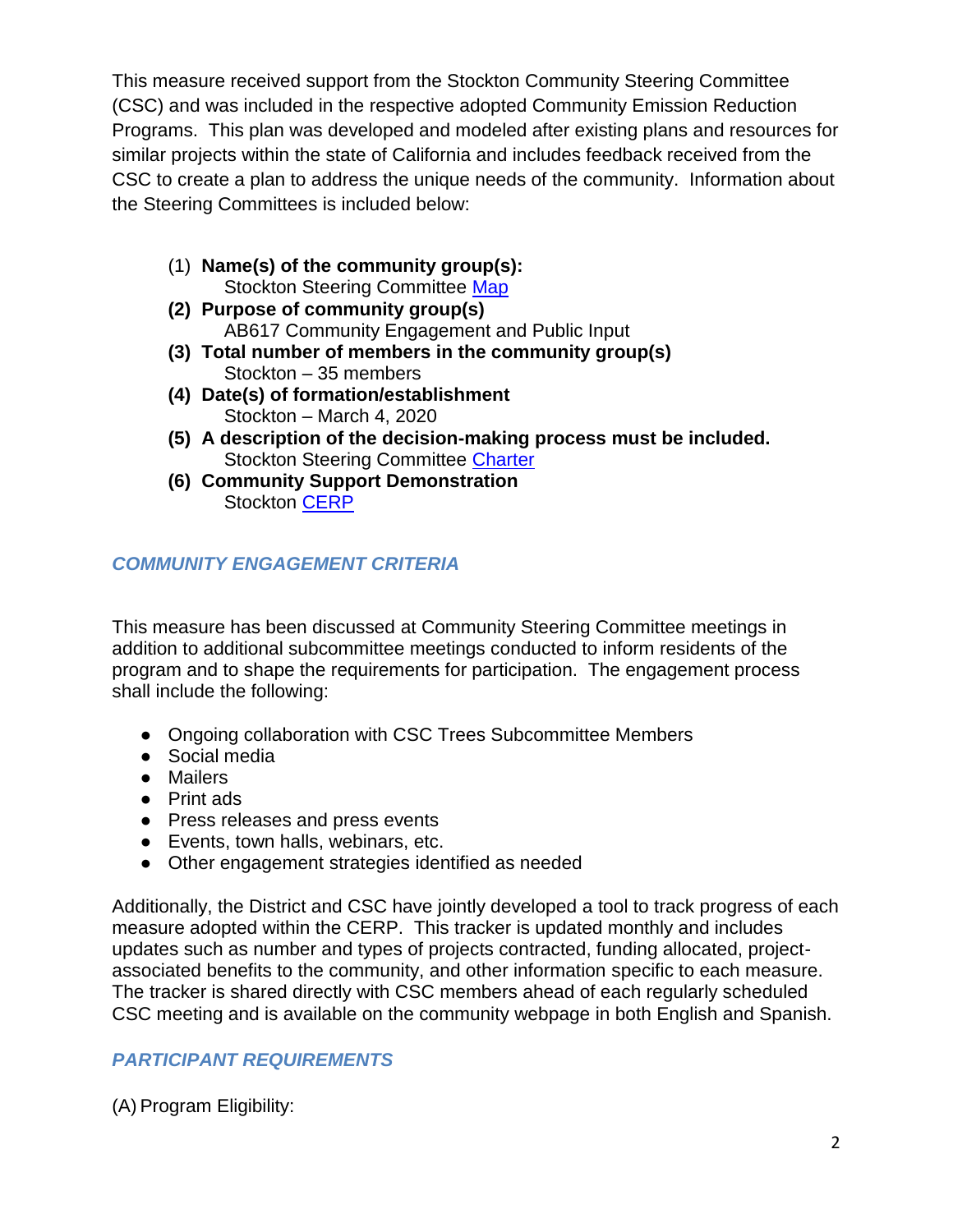(1) Participant Eligibility - Participants must meet the following criteria:

- a) A city, county, special district (Green Improvements/Benefit District, Flood Control District, etc.), non-profit, tribal government, or public agency or entity for projects to be implemented within the selected AB 617 communities with this measure adopted within the CERP.
- b) Be the owner of the land or have authority from the owner of the land where the Vegetative Barrier/Urban Greening project will be planted;
- c) Maintain the green space during the entire contract period. This includes tree maintenance, up to and including removal and replacement of dead trees;
- d) Consider baseline air monitoring data available through AB617 and other state funded air monitoring projects in the selection, design and characterization of the benefits of the *Vegetative Barrier* project(s).
- e) Make the project available for inspection if requested by SJVAPCD and/or CARB staff during the entire contract period, which will be ten (10) years;
- f) Contact the local County Agricultural Commissioner's Office before obtaining any plant material originating from outside the respective county to ensure all the requirements for movement of plant material into the respective county are met;
- g) Ensure that trees must be purchased, planted, and maintained to the specifications provided in Appendix H of CAL Fire's Urban and Community Forestry Grant Guidelines<sup>1</sup>.
- h) Where feasible, projects shall provide public access
- i) Obtain any required permits;
- j) Ensure that all work performed is in conformance with the California Environmental Quality Act and all other applicable statutes, rules, and regulations;
- k) Have financial capacity to complete, operate, and maintain the project;
- l) All property taxes where the Vegetative Barrier/Urban Greening project will be located must be current at the time of application;
- m) Any funds required from other sources must reasonably be expected to be available in the time frame needed to carry out the project.
- (B) Project Eligibility Criteria
	- (1) All Projects:

 $\overline{a}$ 

- a) Species selection required
	- Non-Invasive
	- Non-Poisonous
	- Roadway safety conformity (where applicable)
	- Maximize GHG reductions
	- Low-biogenic volatile organic compound (BVOC) emitting

<sup>1</sup> Appendix H, CAL FIRE Urban and Community Forestry Grant Guidelines. Available: [https://www.fire.ca.gov/media/9653/cal-fire-ucf-cci-2019-20\\_grant-guidelines\\_final.pdf#page=54](https://www.fire.ca.gov/media/9653/cal-fire-ucf-cci-2019-20_grant-guidelines_final.pdf#page=54) Accessed: March 2021.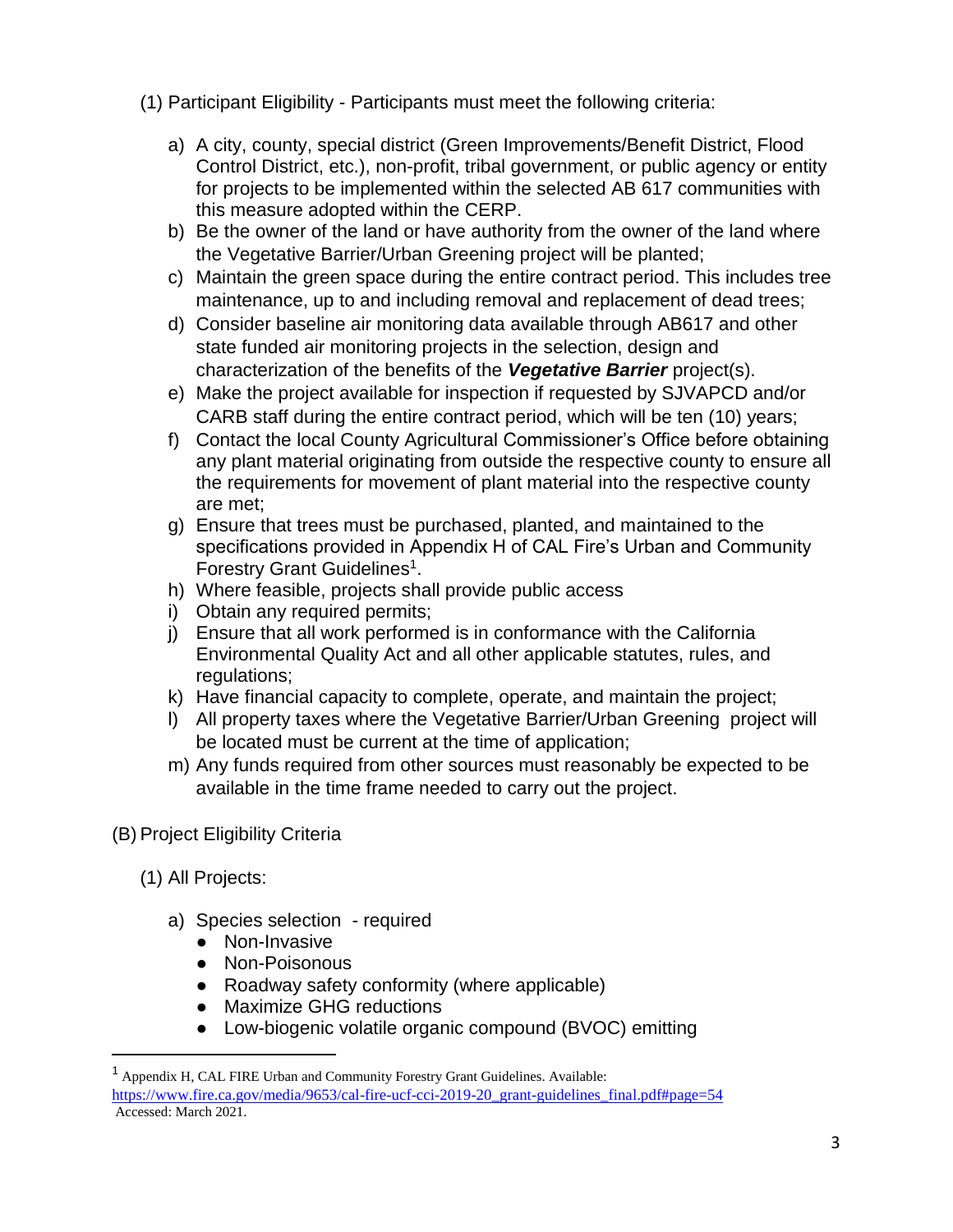- Minimize allergenic pollen
- b) Species selection to be considered in selection
	- Native Species
	- Perennial, annual or mix
	- Drought resistance
	- Adaptive to local site conditions (i.e., soil and climate factors)
	- Erect growth habit with stiff stems
	- Resistance to lodging and strong leaf retention
	- Tolerance to soil deposition
	- Density
- c) Vegetation Characteristics The following plant characteristics should be considered when making species selection. A full detailed description of vegetation characteristics can be found in Exhibit A.
	- Seasonal Effects
	- Leaf Surface
	- Air Emissions
	- Pollution and Stress Resistance
- d) Routine maintenance and rehabilitation projects are eligible for funding.

Applicants are encouraged to review the resources provided in Exhibit D as they prepare their proposals.

(2) Vegetative Barrier Projects:

● Vegetative Barrier projects should be designed utilizing the design elements and concepts contained in USEPA's *Recommendations for Constructing Roadside Barriers to Improve Near-Road Air Quality* (Exhibit A), including barrier height, thickness, porosity and length.

#### (C)Application Process

The Program application is attached to this program plan as Exhibit B. Applications must be submitted to the District during the Request for Proposals (RFP) period. The RFP will include scoring criteria as developed with the CSC. To initiate the RFP period, the District will issue a public notification to advertise the availability of grant funds for this project type, provide instructions to access and submit the application, and include a due date by which applications must be submitted.

Entities will submit applications that include the required information as described in this Project Plan. A certification section is included in the application and details participant requirements. Participation occurs in several phases:

(1) Participants will be required to submit a completed application along with the Certifications Form signed by the applicant, a completed IRS Form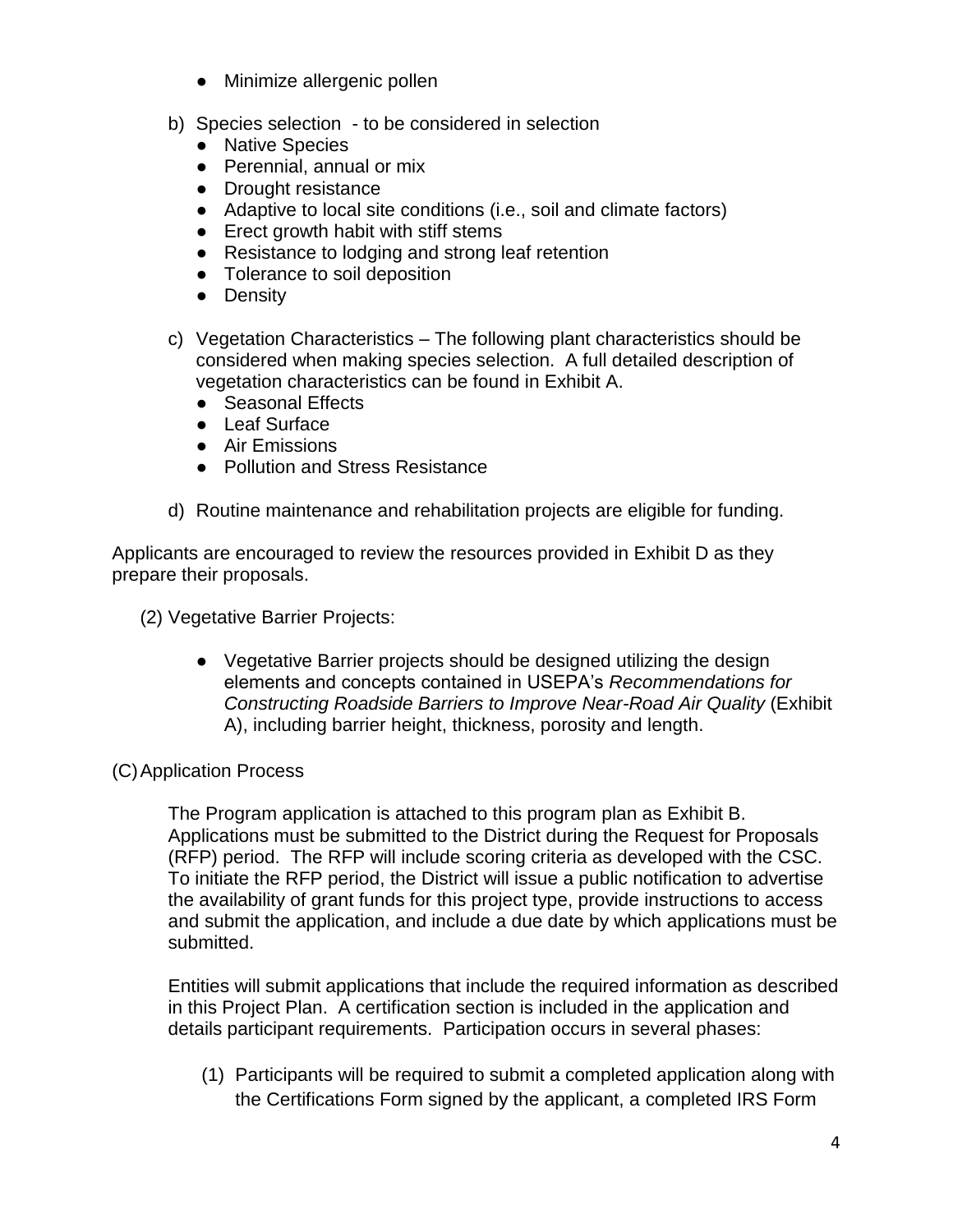W-9, Assessor's parcel map, and emission reduction estimates during the RFP period.

- (2) Once the RFP period has ended, the District will review applications received and contact applicants as necessary to gather additional information. The District will aim to respond to prospective applicants within 90 days following the end of the RFP period to alert them if their projects have been selected to receive funding. However, this timeline may be extended at the discretion of the District (e.g. to reach consensus from the CSC).
- (3) Upon CSC consensus, applications selected for funding will be processed by District Staff and a contract will be offered to the participant. Once both parties have agreed to sign the contract, the participant will be notified of the contract execution, at which point participants may then commence work on the project. Project expenses cannot be incurred prior to contract execution.
- (4) Once a participant has completed the Vegetative Barrier/Urban Greening project, they may submit a Claim for Payment packet for reimbursement. A complete Claim for Payment packet is required as part of the reimbursement process and must include, but is not limited to, the invoice(s) and receipts for the services performed and materials purchased, proof of payment for all expenses. During this time, District inspectors will inspect and take photos of the project site. District staff will review submitted claim packets and reimburse for eligible costs, up to the approved contract amount.

### *FUNDING AMOUNTS*

The funding for each community will be based on the adopted community CERP.

The following costs are eligible for funding as part of this CERP strategy:

- Initial study
- Supplies and materials
- Labor and construction
- Contracted services
- Signs and interpretive aids communicating information about the project
- Ongoing project maintenance
- Up to 25% of the grant request may be budgeted for non-construction costs, including but not limited to design, permitting, outreach, direct project administration and management.
- Up to 10% may be budgeted for contingency costs.
- The grant amount will cover 100% of eligible costs.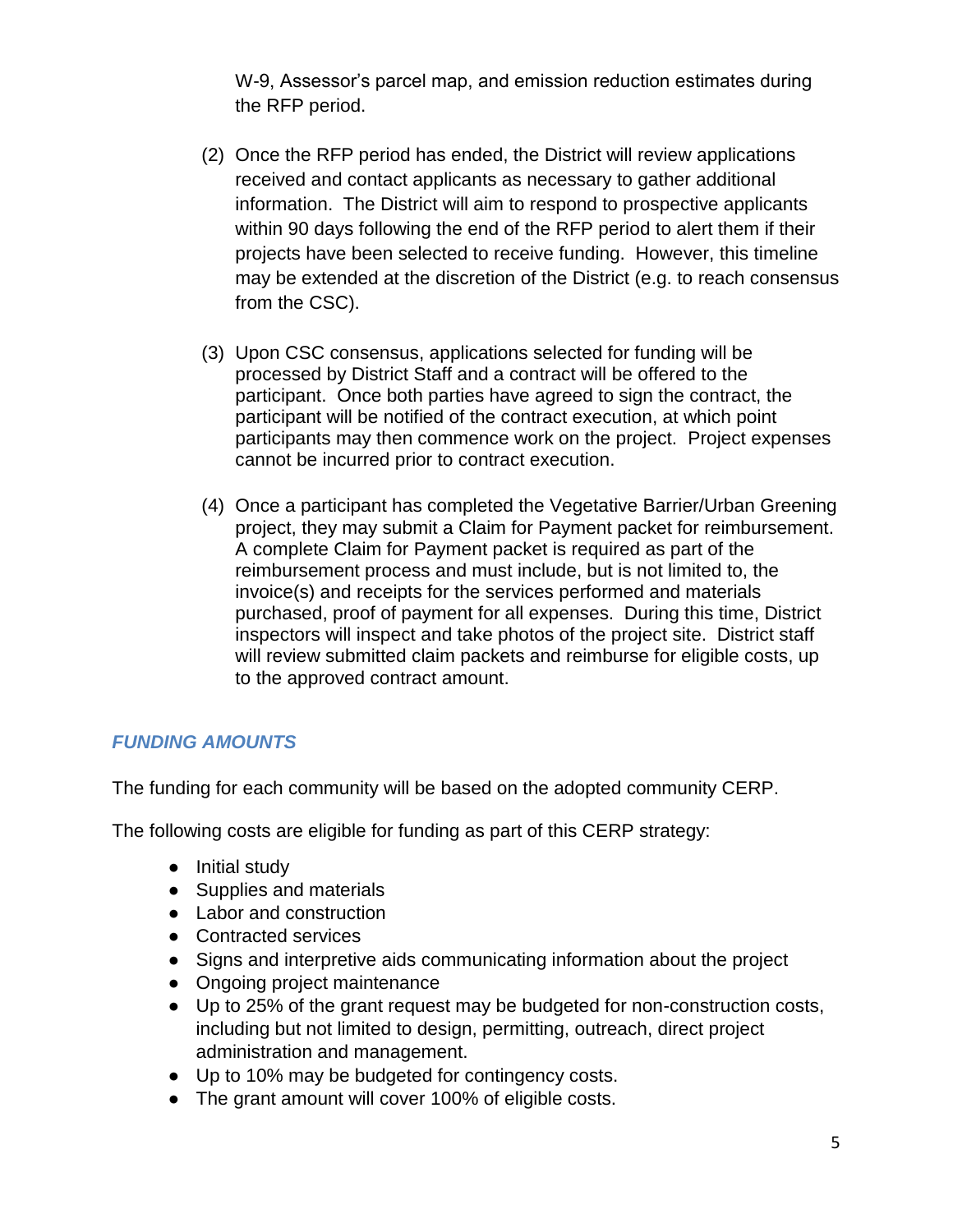The following costs are ineligible to receive funding as part of this CERP strategy:

• Overhead (i.e., rent, utilities, office equipment/supplies)

As described in the CERP, the UG.1 measure has budgeted \$1,000,000.00 to increase urban greening/forestry along with a budgeted \$1,000,000.00 in the VB.1 measure for the deployment of vegetative barrier installments. Projects eligible for funding must be located within the Stockton community boundary and meet eligibility requirements described in this plan.

Payments will be made on a reimbursement basis. The Grantee pays for services, products, and supplies, submits invoices and proof of payment, and is then reimbursed. If the applicant is unable to carry the financial responsibility of a reimbursement program on their own, they may partner with a local public agency or 501(c)(3) non-profit.

#### *PROJECT SELECTION AND REPORTING*

Applications received by the District will be reviewed by and distributed to District staff and the CSC. Projects will be scored by the CSC with the assistance of District staff in accordance with the criteria presented in the RFP. The scores are meant to inform the decision-making process but will not be the determining factor for project selection. A meeting with the CSC will be scheduled after the conclusion of the RFP period to present and rank the submitted proposals.

The District will report program information in accordance with Community Air Protection program guidelines found at: [https://ww3.arb.ca.gov/msprog/cap/docs/cap\\_incentives\\_2019\\_guidelines.pdf.](https://ww3.arb.ca.gov/msprog/cap/docs/cap_incentives_2019_guidelines.pdf)

All projects that receive funding under this program must comply with the requirements described in Section H of the CAP Incentives 2019 Guidelines.<sup>2</sup> This will involve the preparation of Mid-Cycle and Yearly reports, which the District will prepare based on information collected from project participants.

Participants must ensure that project-related information is complete, correct, supported by documentation, and supplied to the District upon request for the preparation of reports.

#### *EMISSION REDUCTIONS*

A) Emission Reductions

 $\overline{a}$ 

<sup>2</sup> CARB. 2020. *Community Air Protection Incentives 2019 Guidelines*. October 14. Available at: [https://ww2.arb.ca.gov/sites/default/files/2020-10/cap\\_incentives\\_2019\\_guidelines\\_final\\_rev\\_10\\_14\\_202](https://ww2.arb.ca.gov/sites/default/files/2020-10/cap_incentives_2019_guidelines_final_rev_10_14_2020_0.pdf)[0\\_0.pdf.](https://ww2.arb.ca.gov/sites/default/files/2020-10/cap_incentives_2019_guidelines_final_rev_10_14_2020_0.pdf) Accessed: April 2021.